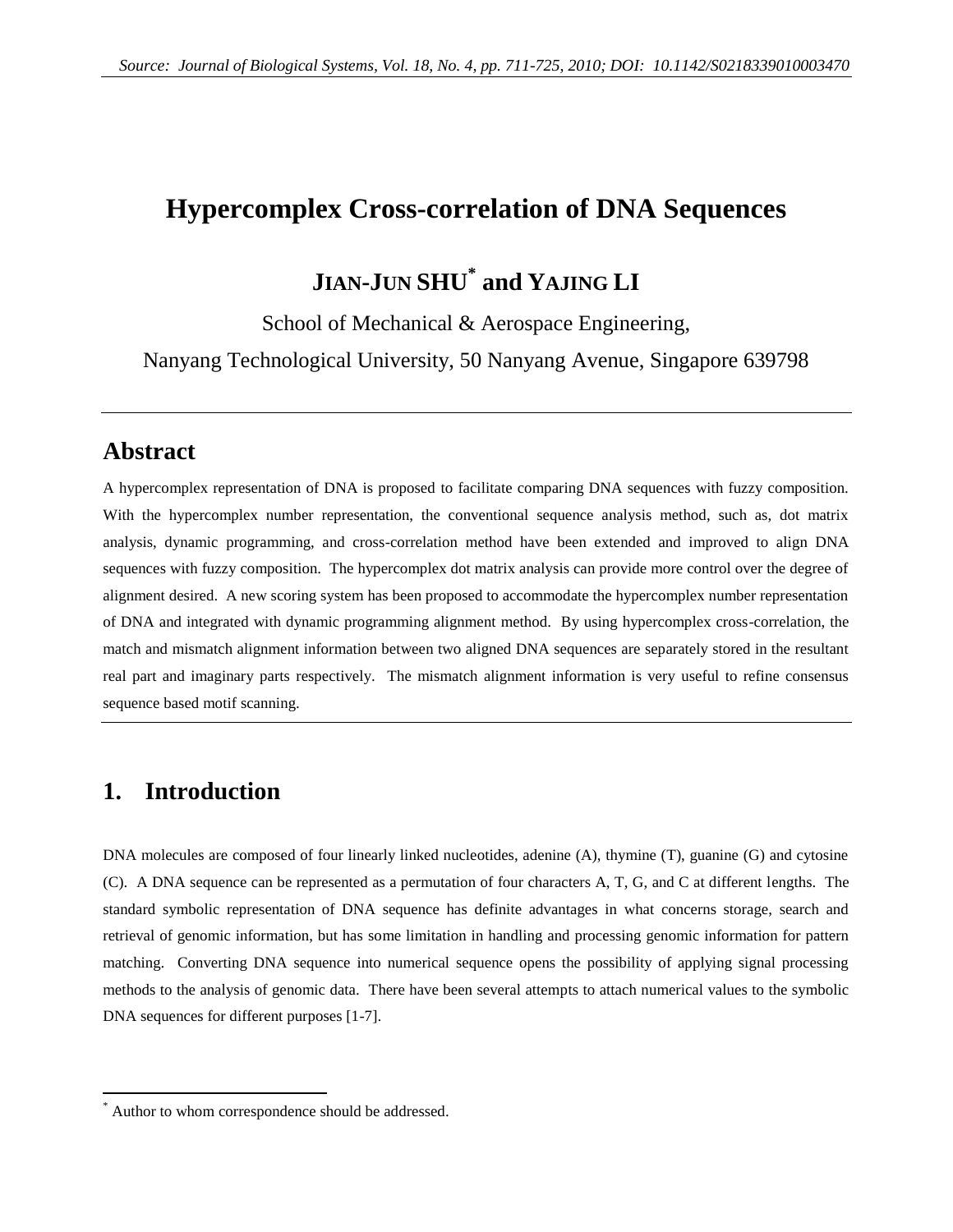Cross-correlation is an engineering technique for comparing two numerical signals. When comparing two DNA sequences, two kinds of numerical representation method were used in the literature: One is 4-vector encoding by which a DNA sequence is decomposed into 4 independent binary indicator sequences [1,8]; Another is complex number encoding by which a DNA sequence is converted into one complex number sequence (A, T, G and C are mapped to  $1, -1$ ,  $i$  and  $-i$  respectively) [2]. With the 4-vector encoding, four cross-correlations are needed to get the total match count between a pair of DNA sequences at each alignment. The disadvantage of this method is that all the mismatch alignment information between the two DNA sequences is missed. With the complex number encoding, only one cross-correlation is needed to get the match and mismatch alignment information. However, the real part of the cross-correlation equals the number of matches at each alignment of the two DNA sequences minus the number of complementary mismatch (alignment between A and T as well as alignment between G and C). So the real part of cross-correlation is actually an approximate measure of the similarity between the pair of DNA sequences. The peak in the real part, which indicates the similarity between the pair of DNA sequences, may disappear due to the offset of the complementary mismatch to the match. On the other hand, complex number representation cannot encode the DNA base codes with fuzzy composition, such as IUPAC codes [9] for representation of degenerate consensus sequences. This disadvantage limits the use of cross-correlation to deal with the problem of DNA consensus sequence matching.

The hypercomplex numbers form a [non-commutative](http://en.wikipedia.org/wiki/Noncommutative) four[-dimensional](http://en.wikipedia.org/wiki/Dimension_(linear_algebra)) number system that extends the [commutative](http://en.wikipedia.org/wiki/Noncommutative) one[-dimensional](http://en.wikipedia.org/wiki/Dimension_(linear_algebra)) real and two[-dimensional](http://en.wikipedia.org/wiki/Dimension_(linear_algebra)) [complex numbers.](http://en.wikipedia.org/wiki/Complex_number) Since there are four types of nucleotide, a fourdimensional space is essential to represent the DNA codes fully. The hypercomplex number representation of DNA base code proposed in [10] can take the occurrence frequency of each nucleotide in a DNA nucleotide base code into full account. It is very suitable for numerical encoding DNA base code with fuzzy composition. A hypercomplex cross-correlation method in the DNA consensus sequence matching analysis is proposed in this paper by using the hypercomplex number encoding of DNA sequences.

## **2. Hypercomplex representation of DNA motif**

DNA motifs are short conserved domains that are presumed to have biological functions. Often they indicate sequence-specific binding sites for proteins such as nucleases and transcription factors. In DNA binding sites, only some positions are conserved among all the sites, and the other positions have a range of variability. So a DNA binding site is usually represented by a consensus sequence or a position-weight matrix (PWM). As an example, TATA-box consensus sequence, base frequency and PWM for eukaryotic RNA polymerase II promoters are listed in Table 1.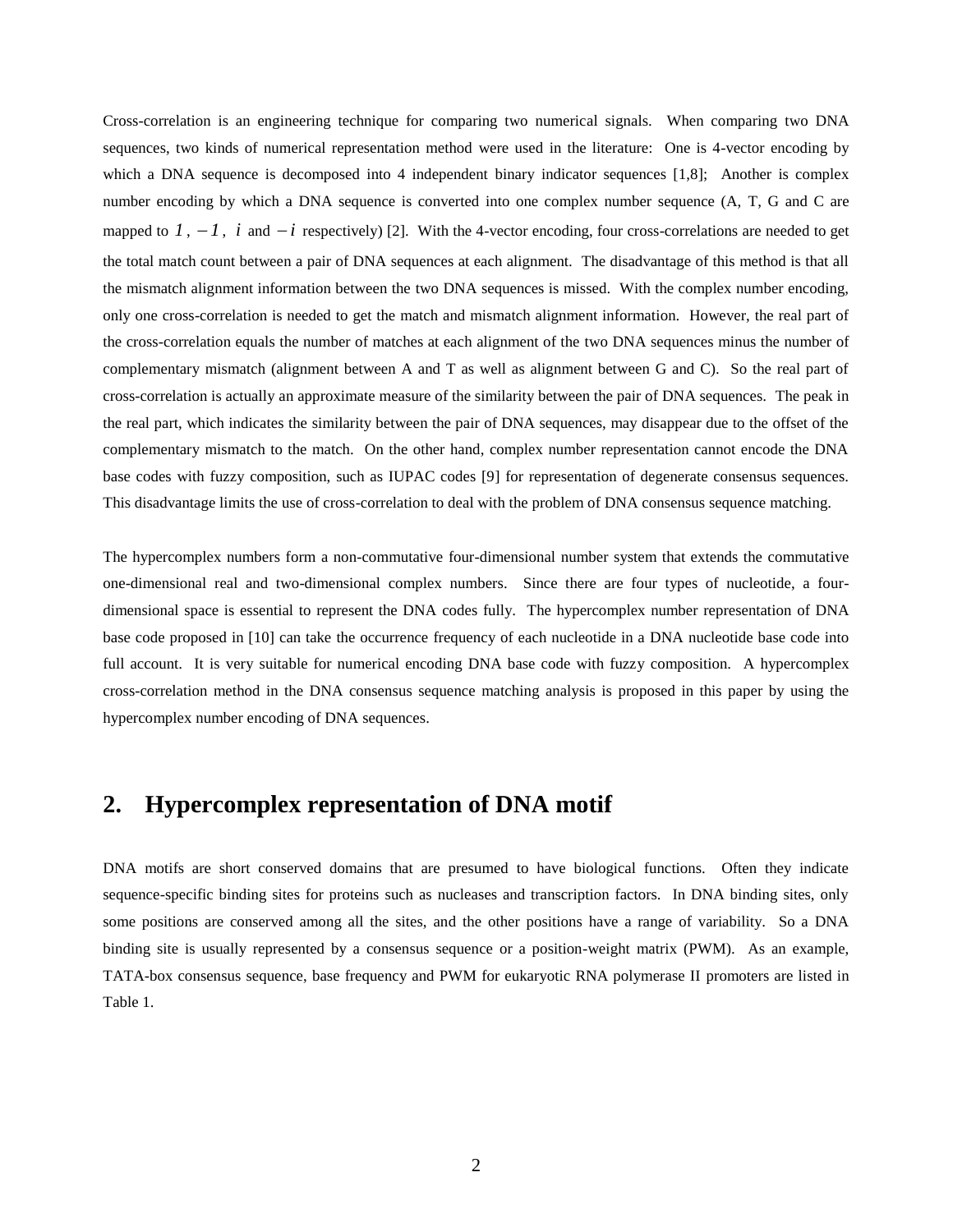| <b>Consensus</b> | T            | $\mathbf A$    | T            | A                       | W              | $\mathbf{A}$   | W              | R            |
|------------------|--------------|----------------|--------------|-------------------------|----------------|----------------|----------------|--------------|
| $P_{\rm A}$ (%)  | 4.1          | 90.5           | 0.8          | 91.0                    | 68.9           | 92.5           | 57.1           | 39.8         |
| $P_{\rm T}$ (%)  | 79.5         | 9.0            | 96.1         | 7.7                     | 31.1           | 1.6            | 31.1           | 8.5          |
| $P_{\rm G}(\%)$  | 4.6          | 0.5            | 0.5          | 1.3                     | 0.0            | 5.1            | 11.3           | 40.4         |
| $P_{\rm C}$ (%)  | 11.8         | 0.0            | 2.6          | 0.0                     | 0.0            | 0.8            | 0.5            | 11.3         |
| <b>Position</b>  | $\mathbf{1}$ | $\mathbf{2}$   | 3            | $\overline{\mathbf{4}}$ | 5              | 6              | 7              | 8            |
| $W_{\rm A}$      | $-3.05$      | $\overline{0}$ | $-4.61$      | $\mathbf{0}$            | $\overline{0}$ | $\overline{0}$ | $\overline{0}$ | $-0.01$      |
| $W_{\rm T}$      | $\theta$     | $-2.28$        | $\mathbf{0}$ | $-2.34$                 | $-0.52$        | $-3.65$        | $-0.37$        | $-1.4$       |
| $W_{\rm G}$      | $-2.74$      | $-4.28$        | $-4.61$      | $-3.77$                 | $-4.73$        | $-2.65$        | $-1.5$         | $\mathbf{0}$ |
| $W_{\rm c}$      | $-2.06$      | $-5.22$        | $-3.49$      | $-5.17$                 | $-4.63$        | $-4.12$        | $-3.74$        | $-1.13$      |

**Table 1** TATA-box consensus sequence, base frequency and PWM for eukaryotic RNA polymerase II promoters [11], and their hypercomplex representation

The consensus sequence 'TATAWAWR' can be represented by the following three different hypercomplex vectors:

1) Consensus sequence based hypercomplex representation of TATA box:

$$
\mathbf{V}_1 = (\mathbf{i}, \ 1, \ \mathbf{i}, \ 1, \ 0.5 + 0.5\mathbf{i}, \ 1, \ 0.5 + 0.5\mathbf{i}, \ 0.5 + 0.5\mathbf{j}),
$$

based on the hypercomplex representation of DNA base code [10];

2) Frequency based hypercomplex representation of TATA box:

$$
\mathbf{V}_{2} = \begin{pmatrix} 0.041 + 0.795\mathbf{i} + 0.046\mathbf{j} + 0.118\mathbf{k}, & 0.905 + 0.09\mathbf{i} + 0.005\mathbf{j}, & 0.008 + 0.96I\mathbf{i} + 0.005\mathbf{j} + 0.026\mathbf{k}, \\ 0.91 + 0.077\mathbf{i} + 0.013\mathbf{j}, & 0.689 + 0.31I\mathbf{i}, & 0.925 + 0.016\mathbf{i} + 0.05I\mathbf{j} + 0.008\mathbf{k}, \\ 0.57I + 0.31I\mathbf{i} + 0.113\mathbf{j} + 0.005\mathbf{k}, & 0.398 + 0.085\mathbf{i} + 0.404\mathbf{j} + 0.113\mathbf{k} \end{pmatrix}
$$

,

based on every column of the base frequency,  $P_A + P_T \mathbf{i} + P_G \mathbf{j} + P_C \mathbf{k}$ , in Table 1;

3) PWM based hypercomplex representation of TATA box:

 $\overline{\phantom{a}}$  $\int$  $\backslash$  $\overline{\phantom{a}}$  $\setminus$ ſ  $-0.52$ **i** $-4.73$ **j** $-4.63$ **k**,  $-3.65$ **i** $-2.65$ **j** $-4.12$ **k**,  $-0.37$ **i** $-1.5$ **j** $-3.74$ **k**,  $-0.01 - 1.4$ **i** $-3.05 - 2.74j - 2.06k$ ,  $-2.28i - 4.28j - 5.22k$ ,  $-4.6l - 4.6lj - 3.49k$ ,  $-2.34i - 3.77j =$ **i**  $-4.73$ **j**  $-4.63$ **k**,  $-3.65$ **i**  $-2.65$ **j**  $-4.12$ **k**,  $-0.37$ **i**  $-1.5$ **j**  $-3.74$ **k**,  $-0.01 - 1.4$ **i**  $-1.13$ **k j**  $-2.06$ **k**,  $-2.28$ **i**  $-4.28$ **j**  $-5.22$ **k**,  $-4.61$   $-4.61$ **j**  $-3.49$ **k**,  $-2.34$ **i**  $-3.77$ **j**  $-5.17$ **k V** *0.52 4.73 4.63 , 3.65 2.65 4.12 , 0.37 1.5 3.74 , 0.01 1.4 1.13 3.05 2.74 2.06 , 2.28 4.28 5.22 , 4.61 4.61 3.49 , 2.34 3.77 5.17 , 3* based on every column of the hypercomplex position-weight vector (HPWV),  $W_A + W_T \mathbf{i} + W_G \mathbf{j} + W_C \mathbf{k}$ , in Table 1.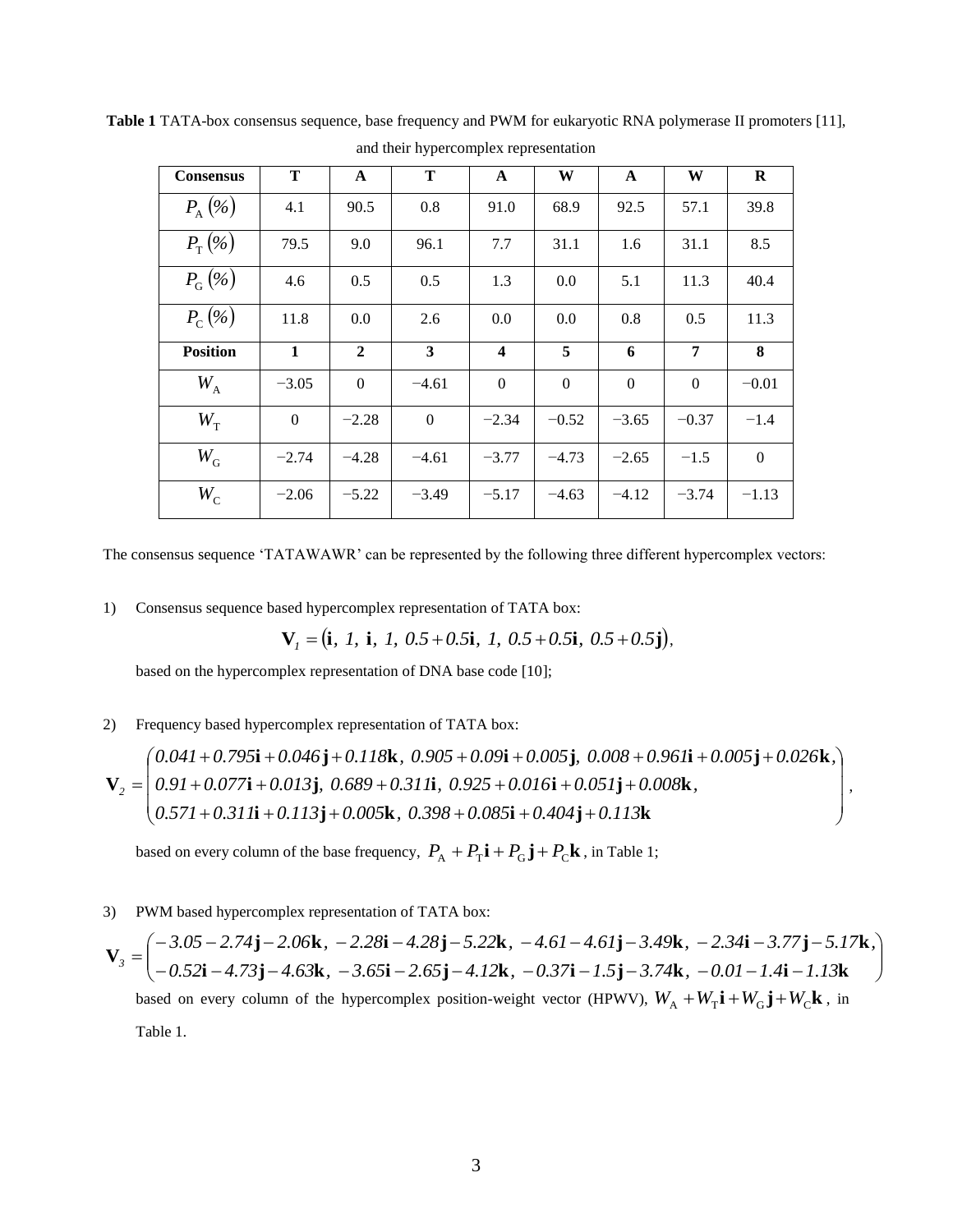## **3. Hypercomplex cross-correlation**

The cross-correlation is a measure of similarity between two [waveforms](http://en.wikipedia.org/wiki/Waveforms) as a function of a time-lag applied to one of them. It is commonly used to search a long duration signal for a shorter. The cross-correlation is similar in nature to the [convolution](http://en.wikipedia.org/wiki/Convolution) of two functions. The mathematical form of cross-correlation function can be generalized by using a hypercomplex presentation. Here consider  $\mathbf{u} = (u_0, u_1, \dots, u_{N-1})$  and  $\mathbf{v} = (v_0, v_1, \dots, v_{N-1})$ , two hypercomplex vectors of length  $N$ . The hypercomplex cyclic cross-correlation operation of **u** and **v** is defined as the hypercomplex vector  $\mathbf{w} = (w_0, w_1, \dots, w_{N-1})$ :

$$
w_l = \left(\mathbf{u} \ast \overline{\mathbf{v}}\right)_l = \sum_{n=0}^{N-1} u_{(n+l) \mod N} \overline{v}_n \quad l = 0, 1, \cdots, N-1
$$
 (1)

where  $\overline{v}_n$  is the conjugate of  $v_n$ . The shift operation on  $u_n$  is carried out cyclically using modulo arithmetic for the subtraction.

### **3.1. Hypercomplex pairwise DNA sequence alignment**

Hypercomplex cross-correlation is an extension of cross-correlation concept to hypercomplex vector. So the process of using hypercomplex cross-correlation to compare DNA sequences is similar to the one used in [2]. The difference is that hypercomplex number is used to encode DNA base code: *1* for A, **i** for T, **j** for G and **k** for C.

The algorithm for pairwise DNA sequence alignment with hypercomplex cross-correlation is as follows, and the schematic graph is shown in Figure 1.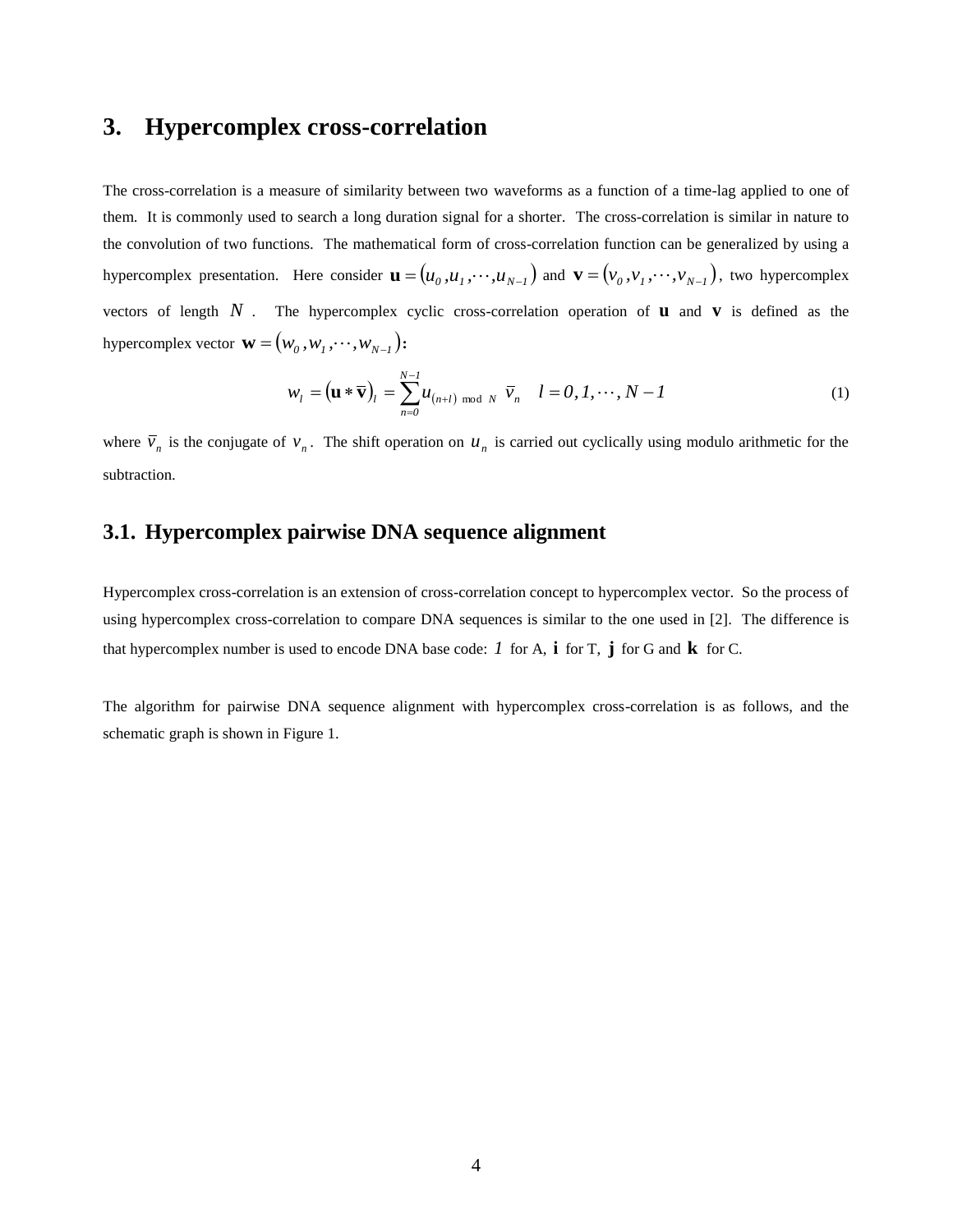

Figure 1 Sketch for computing sequence similarity by hypercomplex cross-correlation: (a):  $X$  and  $Y$  are two DNA sequences;  $l - M + I$  is the relative position between X and Y, the position is set when  $x_0$  are aligned with  $y_0$  as  $M - 1$  for l; the real part of hypercomplex cross-correlation is actually equal to the match count of each diagonal. (b): After transforming to hypercomplex vector, pad **x** on the left with  $M - 1$  0's and **y** on the right with  $N - 1$ 

*O*'s to form two vectors 
$$
\mathbf{x} = \left(\overbrace{0, \cdots, 0}^{M-1}, x_0, x_1, \cdots, x_{N-1}\right)
$$
 and  $\mathbf{y} = \left(y_0, y_1, \cdots, y_{M-1}, \underbrace{0, \cdots, 0}_{N-1}\right)$  of length  
\n
$$
N + M - I.
$$

- **Algorithm 1**: Given two DNA sequences  $X$  and  $Y$  of length  $N$  and  $M$  respectively, calculate pairwise alignment between  $X$  and  $Y$  with hypercomplex cross-correlation:
- *Step* 1. Transform the two DNA sequences X and Y into hypercomplex vectors  $(x_0, x_1, \dots, x_{N-1})$  and  $(y_0, y_1, \dots, y_{M-1}).$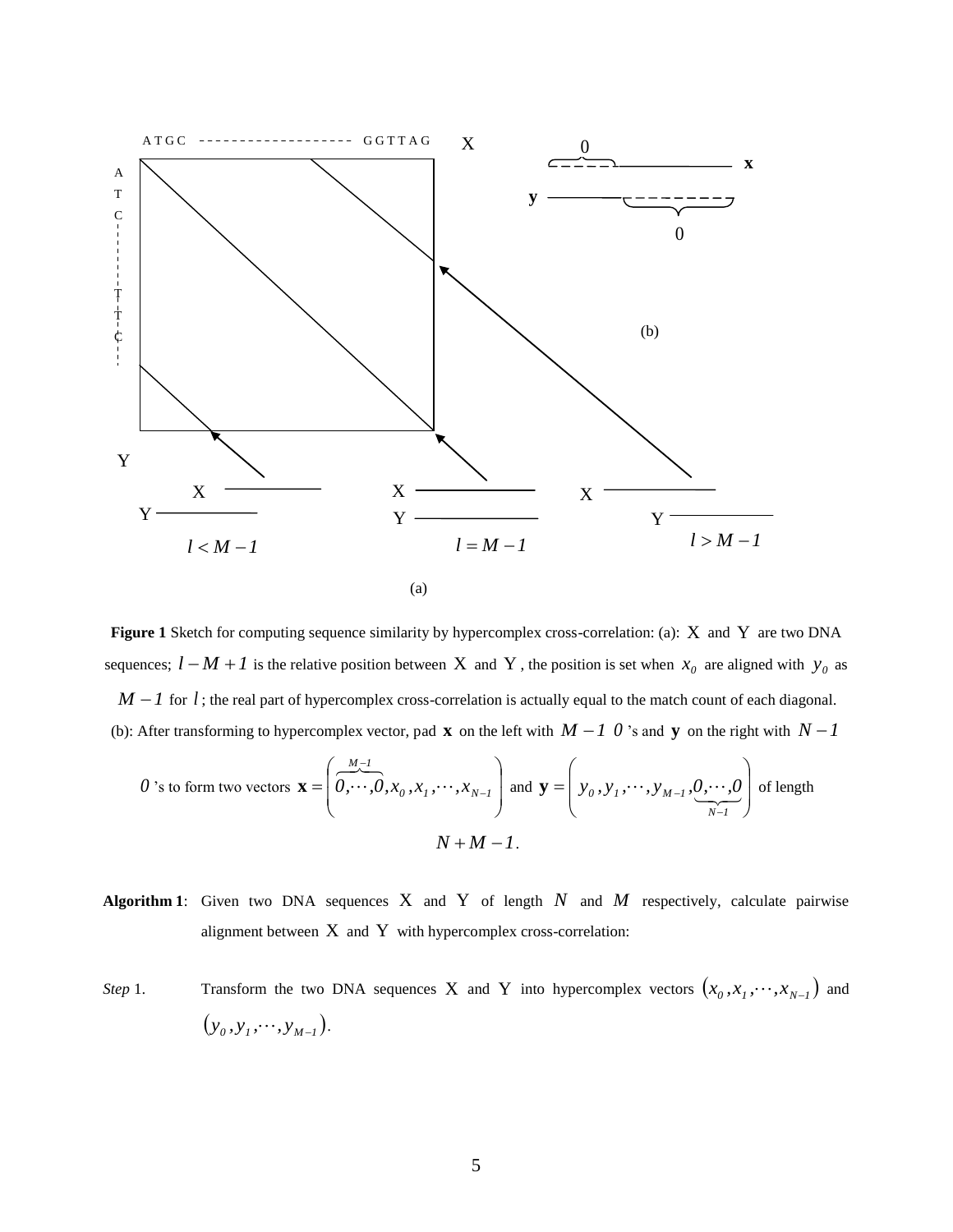*Step* 2.  $(x_0, x_1, \dots, x_{N-1})$  on the left with  $M-1$  0 's and  $(y_0, y_1, \dots, y_{M-1})$  on the right with  $N-1$ 

*0*'s to form two vectors 
$$
\mathbf{x} = \left(\overline{0, \dots, 0}, x_0, x_1, \dots, x_{N-1}\right)
$$
 and  $\mathbf{y} = \left(y_0, y_1, \dots, y_{M-1}, \underbrace{0, \dots, 0}_{N-1}\right)$  of

length  $N + M - 1$ .

*Step* 3. Calculate the hypercomplex cyclic cross-correlation  $\mathbf{z} = \mathbf{x} * \overline{\mathbf{y}}$  by Equation (1).

*Step* 4. Plot the real part  $\mathbf{r} = (r_0, r_1, \dots, r_{N+M-1})$  of **z** against the shift *l*. A peak in the real part of hypercomplex cross-correlation indicates similarity between two DNA sequences. The relative position  $l - M + l$  corresponding to the maximum of **r** is the position that corresponds to the maximal similarity.

When cross-correlation is performed between two hypercomplex represented DNA sequences, according to the hypercomplex algebra, the hypercomplex product in Equation  $(1)$  results in  $I$  if the two aligned bases are matched, and  $\pm i$  or  $\pm j$  or  $\pm k$  if they are mismatched (for the detailed results, see Table 2), here  $\pm i$  corresponding to the complementary mismatch (A *vs.* T or G *vs.* C);  $\pm j$  to the transitional mismatch (A *vs.* G or T *vs.* C); and  $\pm k$  to the transversal mismatch (A *vs.* C or G *vs.* T).

|   | $\mathbf{r}$ | ◠ |  |
|---|--------------|---|--|
| A |              |   |  |
| m |              | A |  |
|   |              |   |  |
|   |              |   |  |

**Table 2** Hypercomplex product results between hypercomplex represented DNA base codes

In summary, we have:

$$
\begin{cases}\nd = n_{AA} + n_{TT} + n_{GG} + n_{CC} \\
a = n_{TA} + n_{CG} - n_{AT} - n_{GC} \\
b = n_{GA} + n_{TC} - n_{AG} - n_{CT} \\
c = n_{CA} + n_{GT} - n_{AC} - n_{TG}\n\end{cases} (2)
$$

where  $d$ ,  $a$ ,  $b$  and  $c$  denote the real and three imaginary parts of hypercomplex cross-correlation  $z$ ,  $n_{XY}$  denotes the number of aligned base pair  $XY(X, Y \in A, T, G, C)$ . Thus, the real part of the hypercomplex cross-correlation gives the number of matches at each alignment of the two DNA sequences, the imaginary part reflects the mismatch alignment information: Every complementary mismatch TA or CG increases **i** imaginary part *a* by one, due to the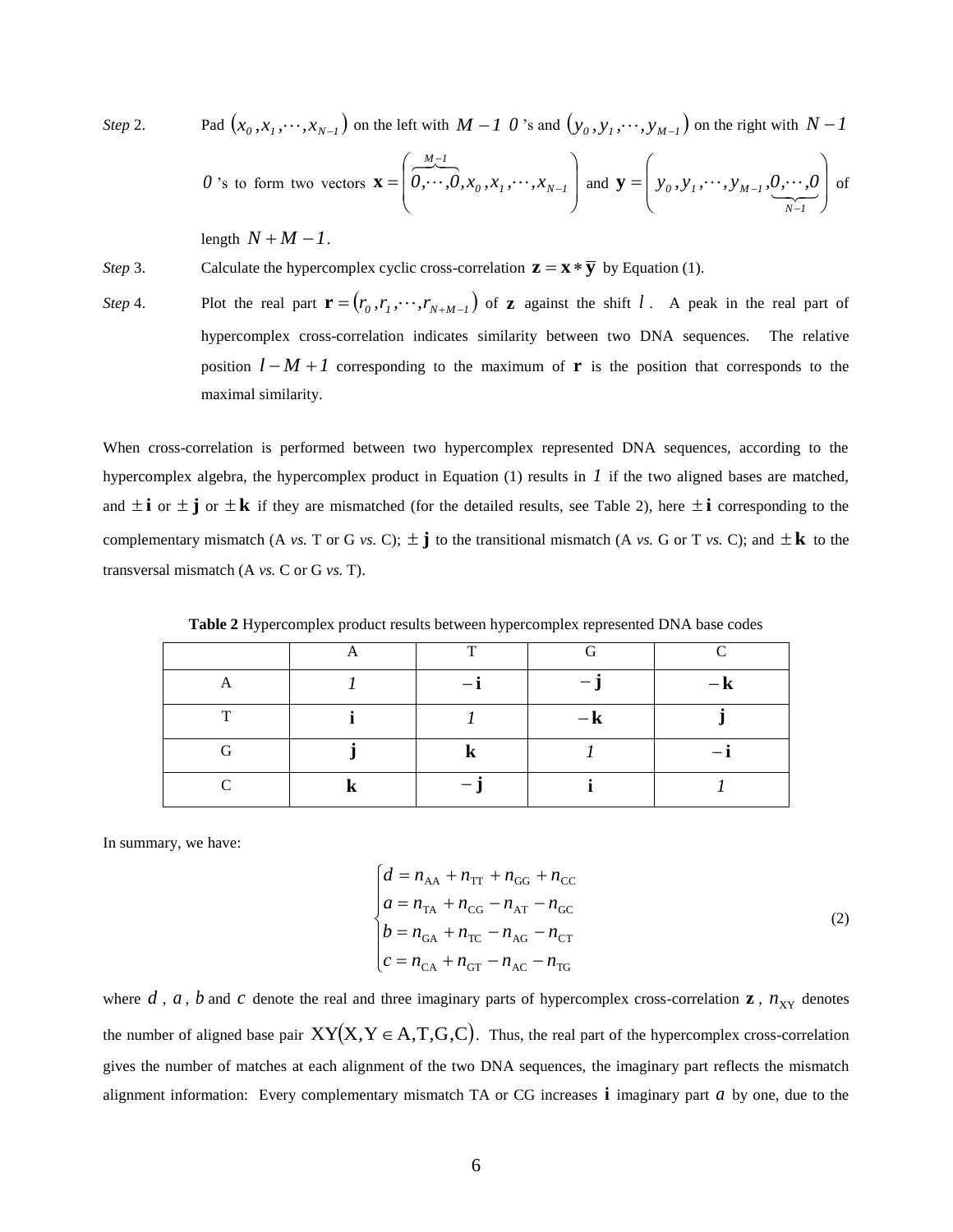non-commutation of hypercomplex product, every mismatch AT or GC decreases *a* by one; similarly every transitional mismatch GA or TC increase  $\mathbf{j}$  imaginary part  $b$  by one, every mismatch AG or CT decreases  $b$  by one; every transversal mismatch CA or GT increases **k** imaginary part *c* by one, every mismatch AC or TG decreases *c* by one. Thus, a peak in the real part of hypercomplex cross-correlation indicates similarity between two DNA sequences. Furthermore, because the real part of hypercomplex cross-correlation only reflects the match alignment information, the peak value can be used as a measure of similarity between two DNA sequences: The larger the peak, the more similar the two DNA sequences.

#### **3.2. Hypercomplex consensus sequence based motif scanning**

When the vector **y** is the hypercomplex representation of consensus sequence, the hypercomplex cross-correlation can be used to do consensus sequence based motif scanning. If the aligned two DNA bases have hypercomplex representations  $\mathbf{x} = P_{A}^{x} + P_{T}^{x} \mathbf{i} + P_{G}^{x} \mathbf{j} + P_{C}^{x} \mathbf{k}$ C x G x T  $P_{\rm A}^{\rm x} + P_{\rm T}^{\rm x}$ **i** +  $P_{\rm G}^{\rm x}$ **j** +  $P_{\rm C}^{\rm x}$ **k** and **y** =  $P_{\rm A}^{\rm y} + P_{\rm T}^{\rm y}$ **i** +  $P_{\rm G}^{\rm y}$ **j** +  $P_{\rm C}^{\rm y}$ **k** C y G y T  $= P_{\rm A}^{\rm y} + P_{\rm T}^{\rm y} \mathbf{i} + P_{\rm G}^{\rm y} \mathbf{j} + P_{\rm C}^{\rm y} \mathbf{k}$ , where *P* is the base frequency, the multiplication in Equation (1) is denoted as  $R_{xy}$  and calculated by:

$$
R_{xy} = \mathbf{x}\overline{\mathbf{y}} = P_{A}^{x} P_{A}^{y} + P_{T}^{x} P_{T}^{y} + P_{G}^{x} P_{G}^{y} + P_{C}^{x} P_{C}^{y}
$$
  
+  $(P_{T}^{x} P_{A}^{y} + P_{C}^{x} P_{G}^{y} - P_{A}^{x} P_{T}^{y} - P_{G}^{x} P_{C}^{y})\mathbf{i}$   
+  $(P_{G}^{x} P_{A}^{y} + P_{T}^{x} P_{C}^{y} - P_{A}^{x} P_{G}^{y} - P_{C}^{x} P_{T}^{y})\mathbf{j}$   
+  $(P_{C}^{x} P_{A}^{y} + P_{G}^{x} P_{T}^{y} - P_{A}^{x} P_{C}^{y} - P_{T}^{x} P_{G}^{y})\mathbf{k}$  (3)

The real part of  $R_{xy}$  is the probability of finding a match in the alignment since the hypercomplex number representation assigned to each of the DNA nucleotide base code is based on the base frequency  $P$  that each base appears in the base code. The imaginary parts of  $R_{xy}$  reflect the probability of finding a mismatch in the alignment: the **i** imaginary part is the probability of finding TA or CG pair minus the probability of finding AT or GC pair; the **j** imaginary part is the probability of finding GA or TC pair minus the probability of finding AG or CT pair; the **k** imaginary part is the probability of finding CA or GT pair minus the probability of finding AC or TG pair. Thus the real part of the hypercomplex cross-correlation **z** gives a score that can be used to measure the similarity between DNA substring and the consensus sequence.

The algorithm for DNA motif scanning with hypercomplex cross-correlation is as follows:

**Algorithm 2**: Given a consensus sequence Y of length  $M$  and a DNA sequence X of length  $N$ , scan DNA sequence  $X$  to identify all the similar segment of  $X$  to the consensus sequence Y.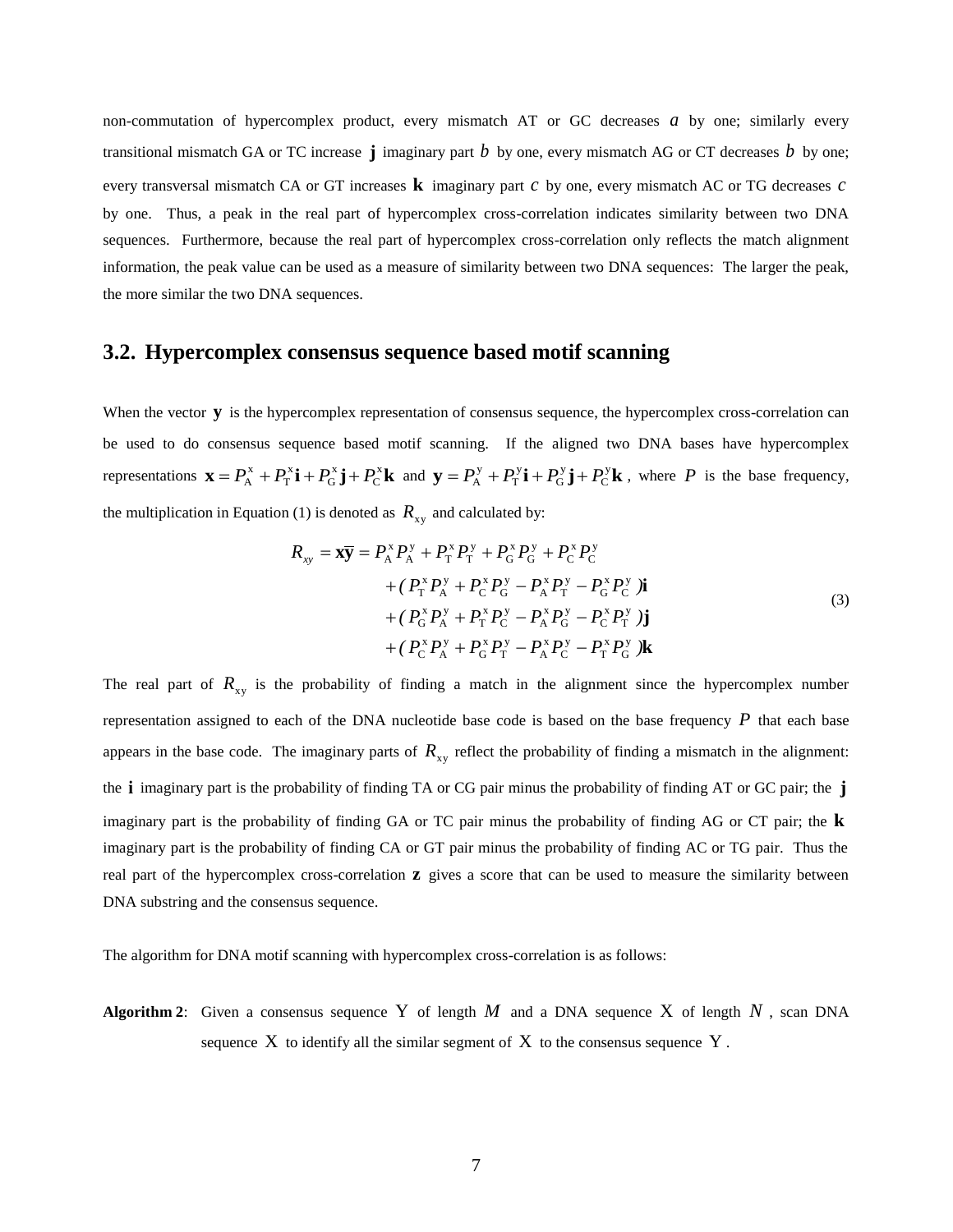*Step* 1. Transform the two DNA sequences X and Y into hypercomplex vectors  $(x_0, x_1, \dots, x_{N-1})$  and  $(y_0, y_1, \dots, y_{M-1}).$ 

Step 2. Pad 
$$
(x_0, x_1, \dots, x_{N-1})
$$
 on the left with  $M-1$  0's and  $(y_0, y_1, \dots, y_{M-1})$  on the right with  $N-1$ 

*0*'s to form two vectors 
$$
\mathbf{x} = \left(\overline{0, \dots, 0}, x_0, x_1, \dots, x_{N-1}\right)
$$
 and  $\mathbf{y} = \left(y_0, y_1, \dots, y_{M-1}, \underbrace{0, \dots, 0}_{N-1}\right)$  of

length  $N + M - 1$ .

#### *Step* 3. Calculate the hypercomplex cyclic cross-correlation  $\mathbf{z} = \mathbf{x} * \overline{\mathbf{y}}$  by Equation (1).

*Step* 4. Plot the real part  $\mathbf{r} = (r_M, r_{M+1}, \dots, r_N)$  of **z** against *l*. The position  $l - M + 1$  corresponding to the maximum of **r** is the start position of the match between DNA substring and the consensus sequence (the potential binding site).

The hypercomplex cross-correlation can be implemented by direct evaluation of the summation formula in Equation (1), which requires running time  $O(N^2)$ . The cost of performing direct evaluation of cross-correlation can be reduced to  $O(N \ln N)$  by the hypercomplex Fourier transform.

### **3.3. Hypercomplex PWM based motif scanning**

If the vector **y** is changed to the hypercomplex representation of PWM, the hypercomplex cross-correlation can be used to do profile matching [12,13]. The real part of multiplication in Equation (1) is y C x C y G x G y T x T y  $W_A^x W_A^y + W_A^x W_Y^y + W_G^x W_G^y + W_C^x W_C^y$ . Thus, the real part of the hypercomplex cross-correlation **z** equals to the profile match score.

#### **3.4. Hypercomplex Fourier transform (HFT)**

A hypercomplex number can be represented in the polar form by generalizing the Euler's formula for complex numbers. That is:

$$
\mathbf{z} = d + a\mathbf{i} + b\mathbf{j} + c\mathbf{k} = |\mathbf{z}|e^{\mu\theta} = |\mathbf{z}|(\cos\theta + \mu\sin\theta)
$$
(4)

where

$$
\cos \theta = \frac{d}{|\mathbf{z}|}, \quad \sin \theta = \frac{\sqrt{a^2 + b^2 + c^2}}{|\mathbf{z}|}, \quad |\mathbf{z}| = \sqrt{d^2 + a^2 + b^2 + c^2}
$$
(5)

then **μ** can be expressed as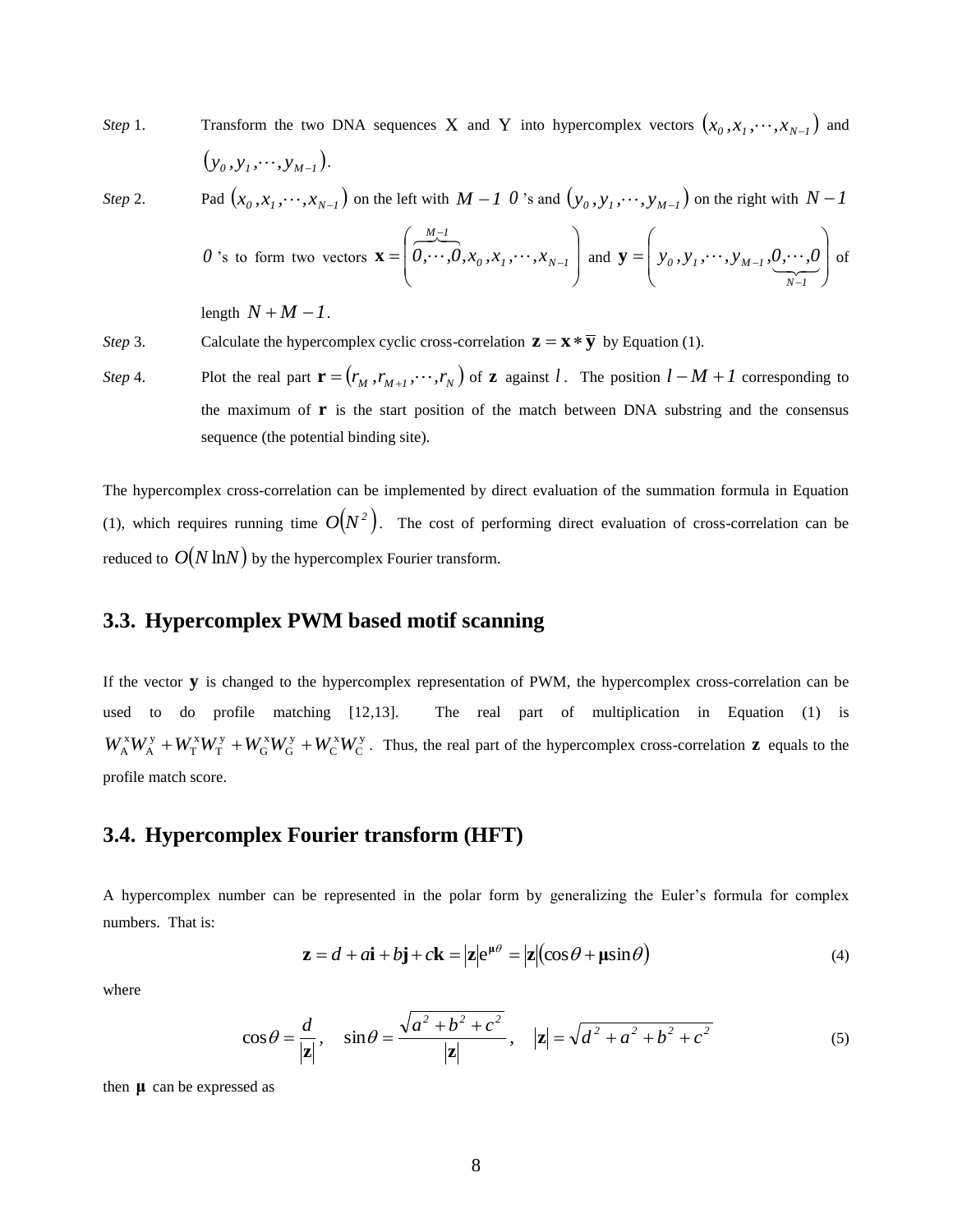$$
\mu = \frac{a}{\sqrt{a^2 + b^2 + c^2}} \mathbf{i} + \frac{b}{\sqrt{a^2 + b^2 + c^2}} \mathbf{j} + \frac{c}{\sqrt{a^2 + b^2 + c^2}} \mathbf{k}
$$
(6)

**μ** is a unit pure hypercomplex number, and it is referred to the eigen-axis. Note that **μ** represents the direction in the 3-D space of imaginary part of hypercomplex number and  $\theta$  is referred to the eigen-angle.

The discrete HFT is generalized from discrete complex Fourier transform (FT). Due to the non-commutativity of hypercomplex number multiplication, HFT is defined as:

$$
Z(\kappa) = \text{HFT}\{z_n\} = \frac{1}{\sqrt{N}} \sum_{n=0}^{N-1} z_n e^{-\mu_0 \frac{2\pi}{N} \kappa n}
$$
(7)

Its inverse discrete hypercomplex Fourier transform (IHFT) is given by

$$
z_n = \text{IHFT}\{Z(\kappa)\} = \frac{1}{\sqrt{N}} \sum_{\kappa=0}^{N-1} Z(\kappa) e^{\mu_0 \frac{2\pi}{N} \kappa n}
$$
(8)

where the vector  $\mu_0$  is called the axis of the transform, and it is an arbitrary unit pure hypercomplex number. For computing convenience, the vector **i** is chosen as the transform axis here after.

# **3.5. Implementation of hypercomplex Fourier transform (HFT) by Fourier transform (FT) and inverse Fourier transform (IFT)**

Assume the input hypercomplex series  $z_n = d_n + a_n \mathbf{i} + b_n \mathbf{j} + c_n \mathbf{k}$  and a given transform axis is **i**, HFT  $Z(\kappa)$  is calculated as:

$$
Z(\kappa) = \text{HFT}\{z_n\} = \frac{1}{\sqrt{N}} \sum_{n=0}^{N-1} z_n \ e^{-i\frac{2\pi}{N}\kappa n} = \text{FT}\{z_n^{(1)}\} + \text{IFT}\{z_n^{(2)}\} \ j \tag{9}
$$

where  $z_n = z_n^{(1)} + z_n^{(2)}$  **j** *n 1*  $z_n = z_n^{(1)} + z_n^{(2)}$  **j**,  $z_n^{(1)} = d_n + a_n$ **i**  $z_n^{(1)} = d_n + a_n$ **i** and  $z_n^{(2)} = b_n + c_n$ **i** *2*  $z_n^{(2)} = b_n + c_n$ **i**.

Assume two hypercomplex vectors **x** and **y** , hypercomplex cross-correlation can be calculated by the following equation [14]:

$$
z_n = \text{IHFT}\lbrace Z(\kappa)\rbrace = \frac{1}{\sqrt{N}} \sum_{\kappa=0}^{N-1} Z(\kappa) e^{i\frac{2\pi}{N}\kappa n} = \text{IHFT}\lbrace \text{HFT}\lbrace x_n \rbrace \overline{\text{HFT}}\lbrace y_n^{(1)} \rbrace - \text{IHFT}\lbrace x_n \rbrace \text{IHFT}\lbrace y_n^{(2)} \rbrace \mathbf{j} \rbrace. \tag{10}
$$

By using HFT, the computational complexity of the Algorithm 2 is reduced to  $O(N \ln N)$  [14,15].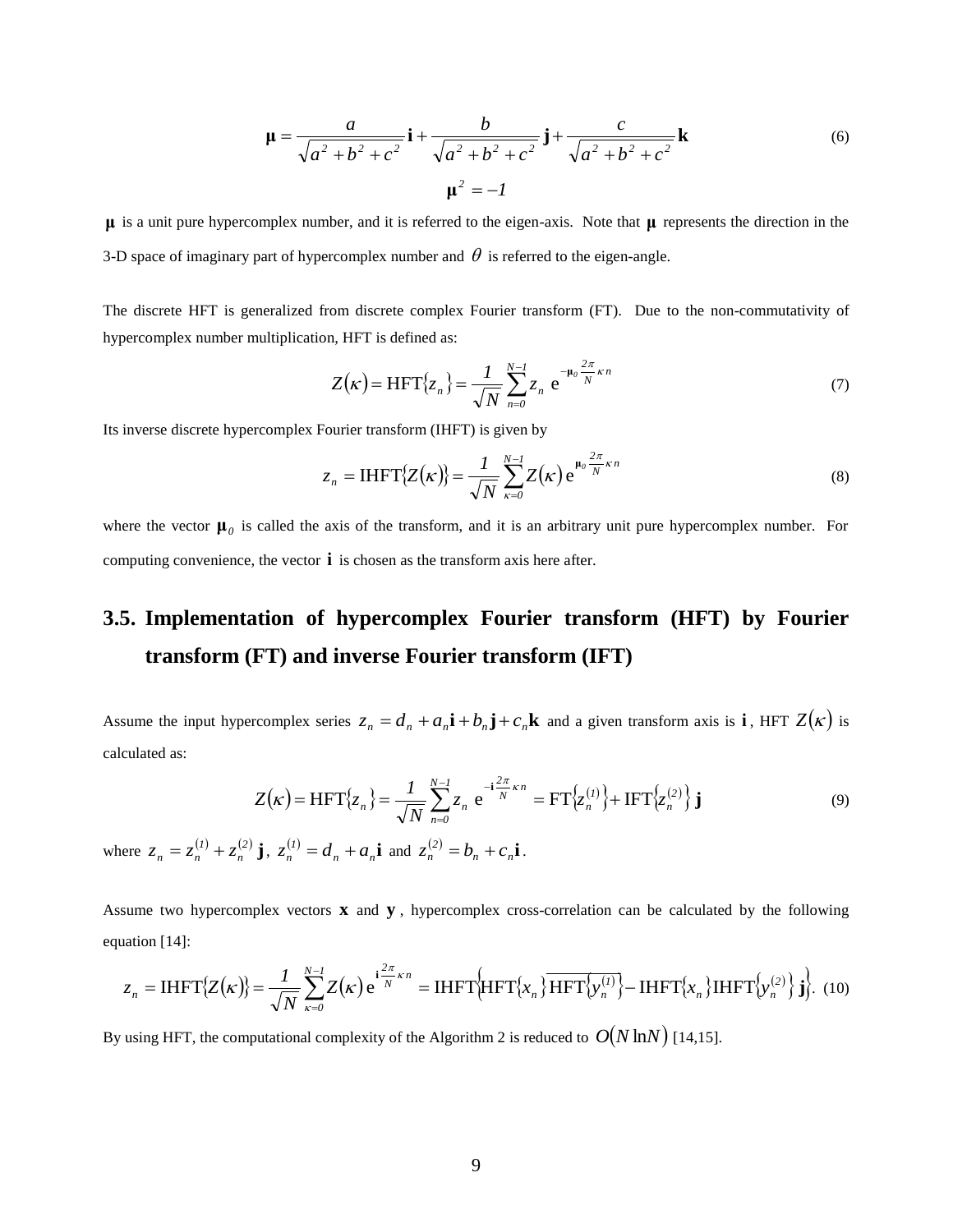## **4. Results and discussion**

#### **4.1. Hypercomplex pairwise alignment of DNA**

Three human immunodeficiency virus (HIV) sequences are used to show application of hypercomplex crosscorrelation for DNA pairwise alignment. There are two human type 1 isolates HIVMN (HIV type 1, isolate MN, [GenBank](http://apps.isiknowledge.com.ezlibproxy1.ntu.edu.sg/full_record.do?product=WOS&search_mode=GeneralSearch&qid=3&SID=P2j9Jj12D8mi26HCceE&page=1&doc=1) accession number M17449) and HIVRF (HIV type 1, isolate RF, [GenBank](http://apps.isiknowledge.com.ezlibproxy1.ntu.edu.sg/full_record.do?product=WOS&search_mode=GeneralSearch&qid=3&SID=P2j9Jj12D8mi26HCceE&page=1&doc=1) accession number M17451), and one simian virus, SIVMM142 (Simian immunodeficiency virus isolate MM142m-83, [GenBank](http://apps.isiknowledge.com.ezlibproxy1.ntu.edu.sg/full_record.do?product=WOS&search_mode=GeneralSearch&qid=3&SID=P2j9Jj12D8mi26HCceE&page=1&doc=1) accession number Y00277). Each sequence is between 9000 and 10,000 bases in length and available in [GenBank](http://apps.isiknowledge.com.ezlibproxy1.ntu.edu.sg/full_record.do?product=WOS&search_mode=GeneralSearch&qid=3&SID=P2j9Jj12D8mi26HCceE&page=1&doc=1) [16].

Figure 2(a) shows the real part of the hypercomplex cross-correlation of HIVMN with HIVRF. The horizontal axis is the relative shift of HIVRF with respect to HIVMN. The vertical axis is the number of matches. Figure 2(b) is similar to Figure (a) but shows the real part of the hypercomplex cross-correlation of HIVMN with SIVMM142.

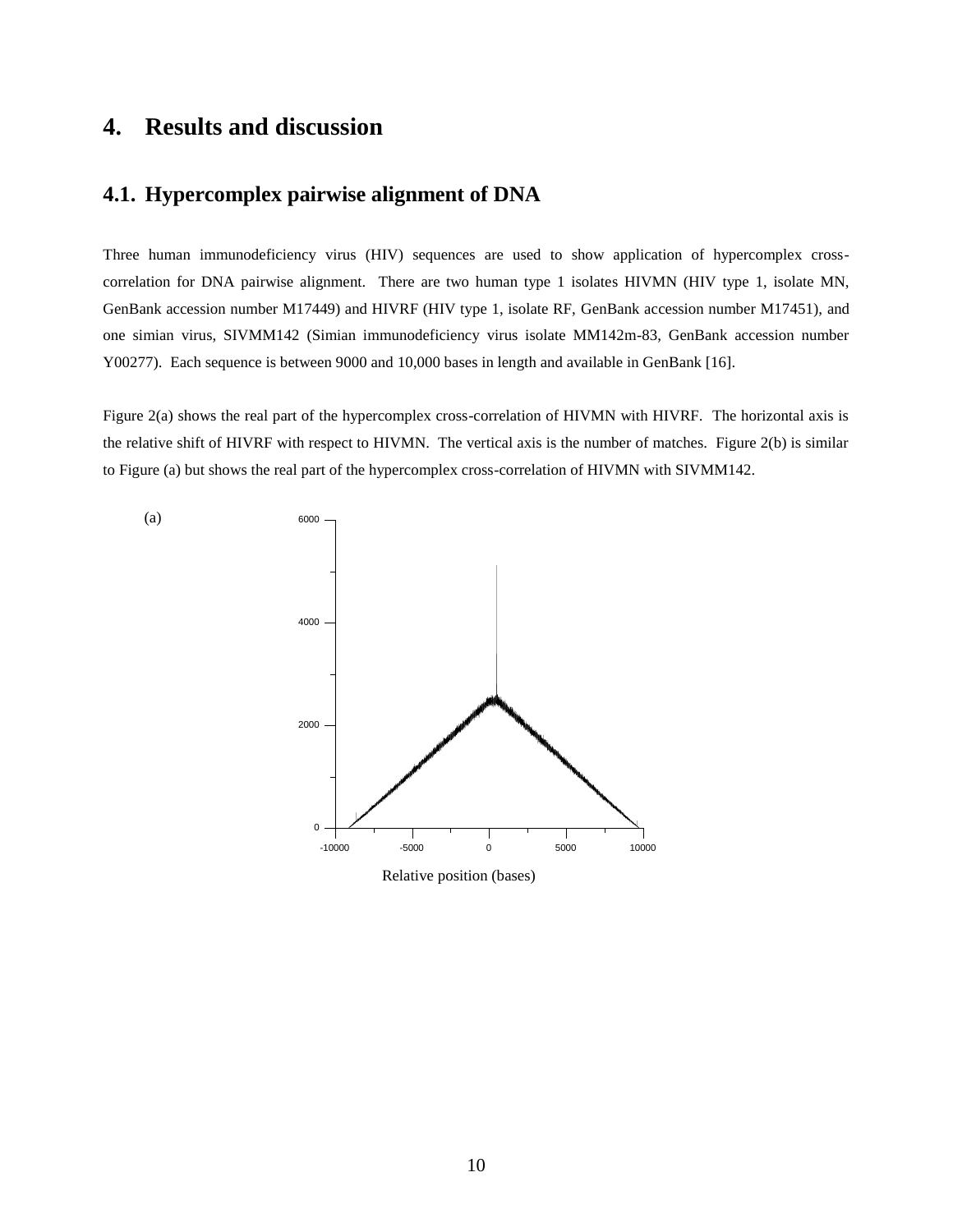

**Figure 2** Real part of hypercomplex correlation of (a) HIVMN *vs.* HIVRF and (b) HIVMN *vs.* SIVMM142

A peak in the real part of the hypercomplex cross-correlation indicates similarity between two compared sequences. The peak value can be used to measure the similarity, for example, as expected, the peak around the 0 shift, is much larger for the comparison of two different HIV isolates than for comparison of the SIV and HIV isolates.

#### **4.2. Hypercomplex consensus sequence based motif scanning**

Another application of hypercomplex cross-correlation is to scan a query DNA sequence for the potential transcription binding sites. Here an example of using hypercomplex correlation is given to locate the potential TATA box in query sequence of H. sapiens H4/g gene (gi number: 32003). TATA-box consensus sequence, base frequency and PWM for eukaryotic RNA polymerase II promoters and their corresponding hypercomplex representation are listed in Table 1. From experiment, the TATA signal locates at position 185 as substring 'TATTTAAG'. When the conventional string match method [17] is used to scan H. sapiens H4/g gene for potential TATA box, there is not an exact match to the consensus sequence 'TATAWAWR'. However, when using cross-correlation with hypercomplex encoding, the potential TATA box can be found by setting reasonable score threshold.

The real part of hypercomplex cross-correlation of H. sapiens H4/g gene against the consensus sequence 'TATAWAWR' is shown in Figure 3. If the score threshold is set as 5.5, two potential TATA boxes are identified to be located at position 185 and 381 of the query DNA sequence respectively. Then the best candidate should be identified to show most similar to consensus sequence. One simply way is to line the candidate substring against the consensus sequence and then perform the base-by-base comparison. This operation can be expressed in an alignment graph. For the candidate at position 185 (the candidate 1: 'TATTTAAG'), the alignment graph reads as follows: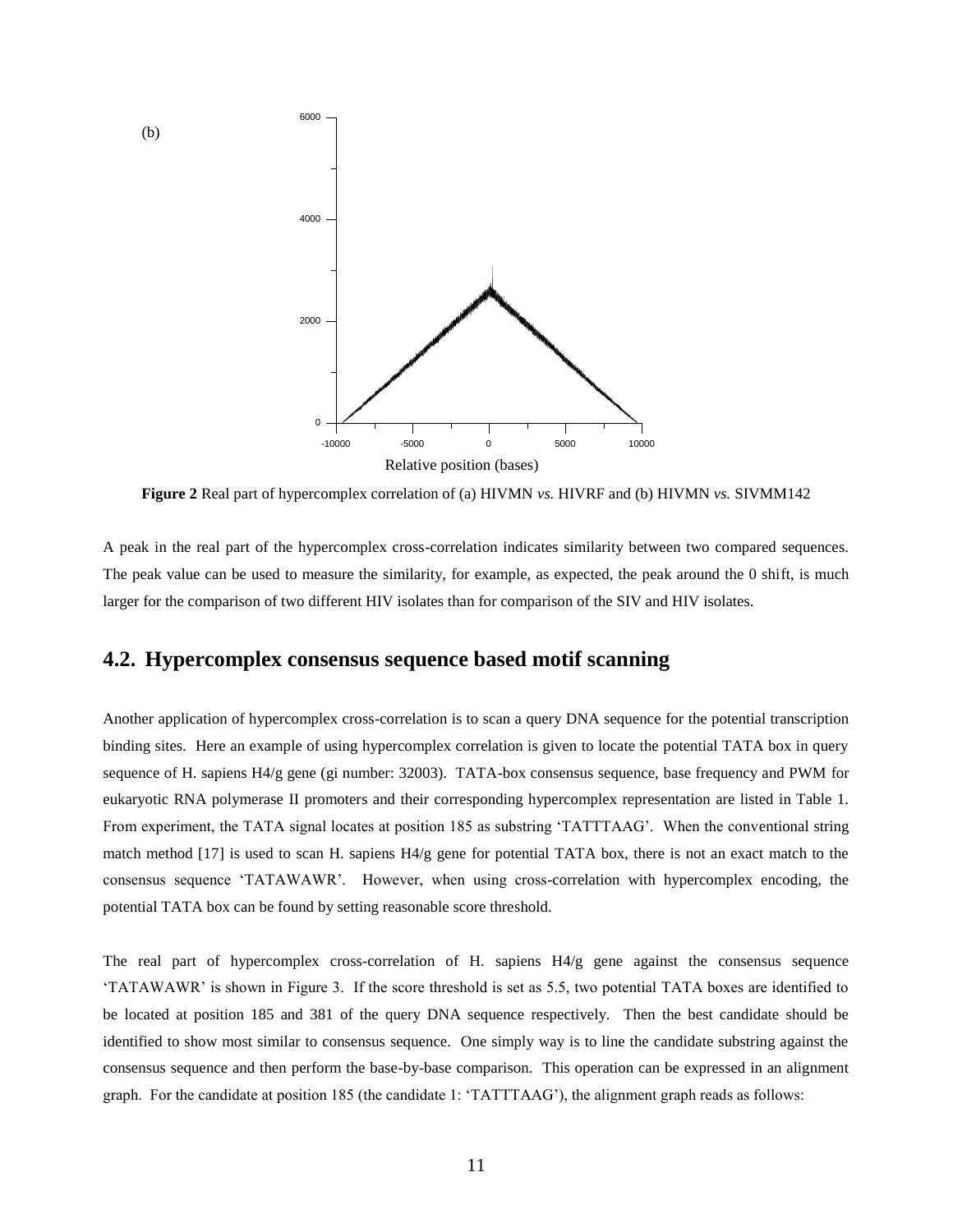|  |  |  | T A T T T A A G     |  |
|--|--|--|---------------------|--|
|  |  |  | 1 1 1 1 1 1 1 1 1 1 |  |
|  |  |  | T A T A W A W R     |  |

For the candidate at position 381 (the candidate 2: 'TATCTATG'), the alignment graph is:

|  |  | TATCTATG        |  |  |
|--|--|-----------------|--|--|
|  |  |                 |  |  |
|  |  | T A T A W A W R |  |  |



**Figure 3** Real part of hypercomplex cross-correlation of H4/g gene against consensus sequence 'TATAWAWR'. Hypercomplex representation of consensus sequence is the vector  $\mathbf{V}_I$  in Table 1.

From the alignment graphs, the two candidates match the consensus sequence at all the position except for the position 4. For the candidate 1, the mismatch is a complementary mutation of 'A to T'; for the candidate 2, the mismatch is a transversal mutation 'A to C'. Because complementary mismatches occur more probably than the transversal mismatch in the binding sites, the candidate 1 is more similar to the consensus sequence. Thus the substring at position 185 is the best candidate.

The second approach to identify the best candidate is to use the mismatch alignment information from the hypercomplex cross-correlation. For each peak in the Figure 2, the correlation shift value *l* is determined, hold *l* fixed and plot in Figure 4 the partial sum function  $S_l(m)$ :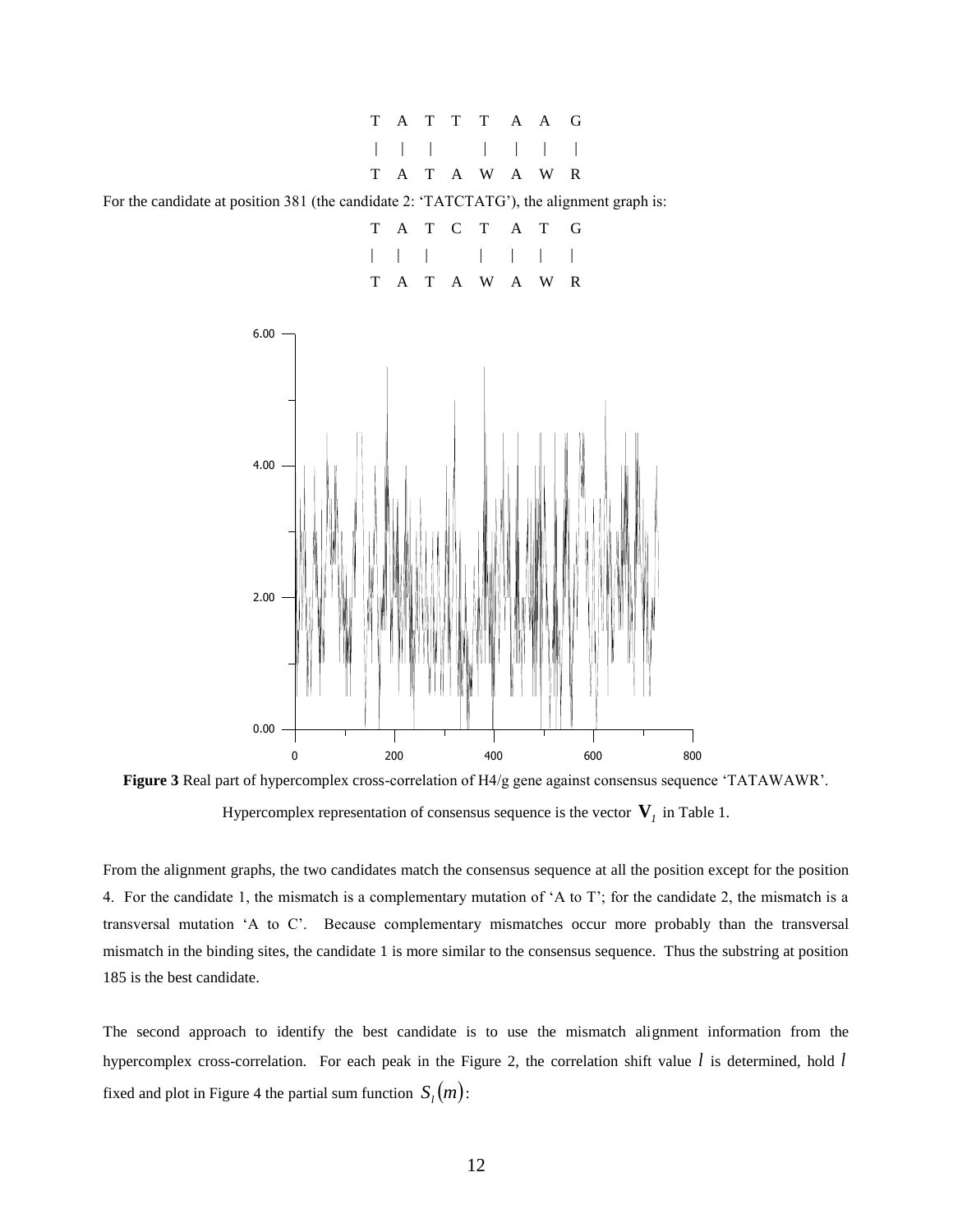$$
S_{l}(m) = \sum_{n=0}^{m-l} x_{(n+l) \bmod N} \overline{y_{n}} \quad m = 1, 2, \cdots, N
$$
 (11)

The real part of the partial sum reflects the match alignment information and the imaginary parts reflect the mismatch alignment information. For the real part plot (line 1), a region with slope of +1 indicates a perfect match, a horizontal region corresponds to a mismatch, a region with slope less than 1 corresponds to a fuzzy match (for example the alignment between T and W). For the **i** imaginary part plot (line 2), a region with slope of +1 or -1 indicates a perfect complementary mismatch, a horizontal region indicates no complementary mismatch at that region, a region with slope less than 1 corresponds to a fuzzy mismatch. The similar meaning is for **j** and **k** imaginary part plots (lines 3 and 4).

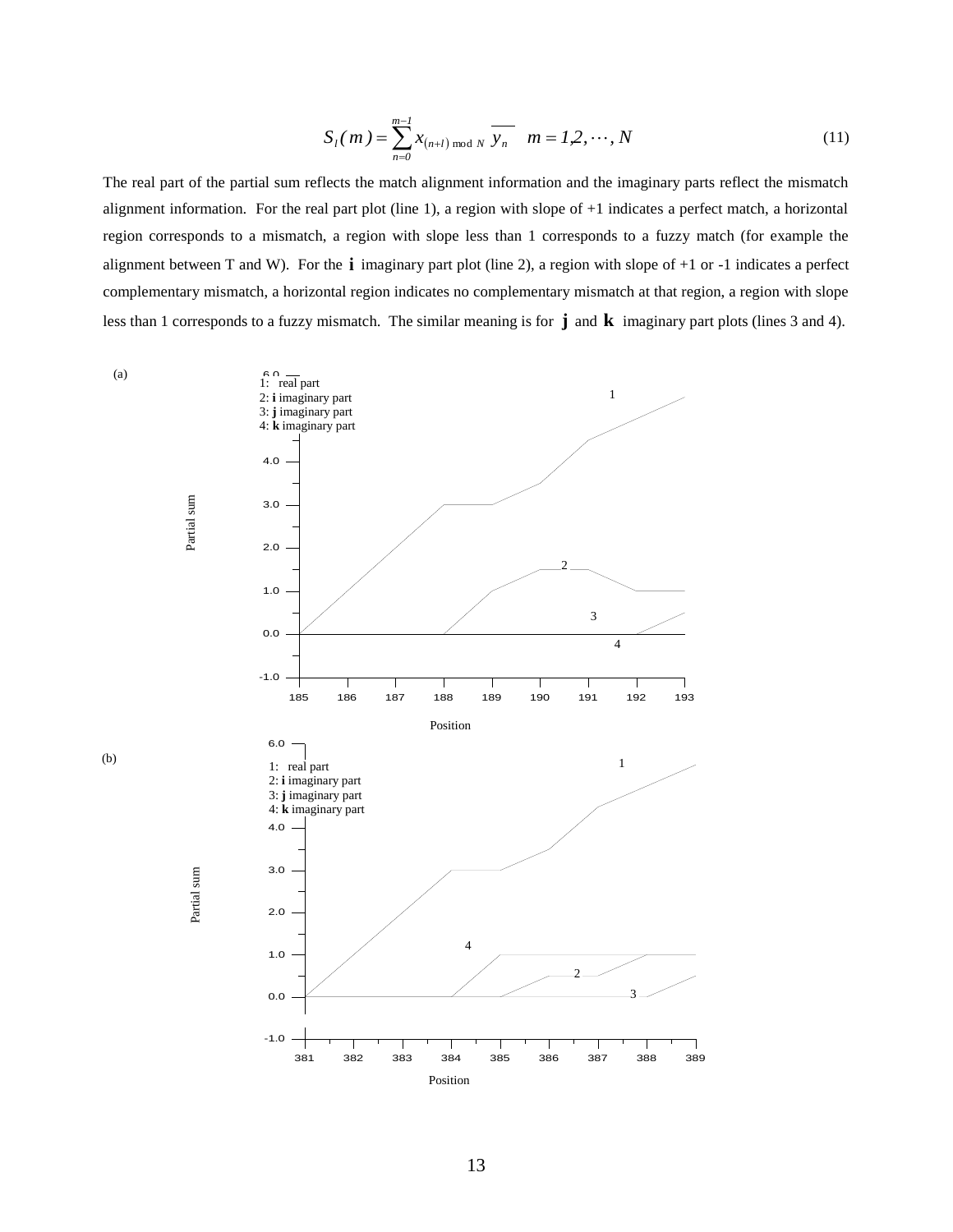#### **Figure 4** Partial sum plots for H. sapiens H4/g gene compared with consensus sequence 'TATAWAWR', showing the match and mismatch alignment information from positions (a) 185 and (b) 381

Figure 4 shows that the mismatch is located at the position 4 of each candidate substring: for the candidate 1, the mismatch is a complementary mutation; for the candidate 2, the mismatch is a transversal mutation. Thus, the candidate at position 185 is the best candidate.

Another approach to identify the best candidate is to use the hypercomplex encoding of TATA box based on the base frequency at each position (the vector  $V_2$  shown in Table 1). The real part of hypercomplex cross-correlation is shown in Figure 5. The candidate at the position 185 can easily be identified as the best candidate because it corresponds to maximal score of the real part.



**Figure 5** Real part of hypercomplex cross-correlation of H. sapiens H4/g gene against frequency based consensus sequence. Hypercomplex representation is the vector  $\mathbf{V}_2$  in Table 1.

### **4.3. Hypercomplex PWM based motif scanning**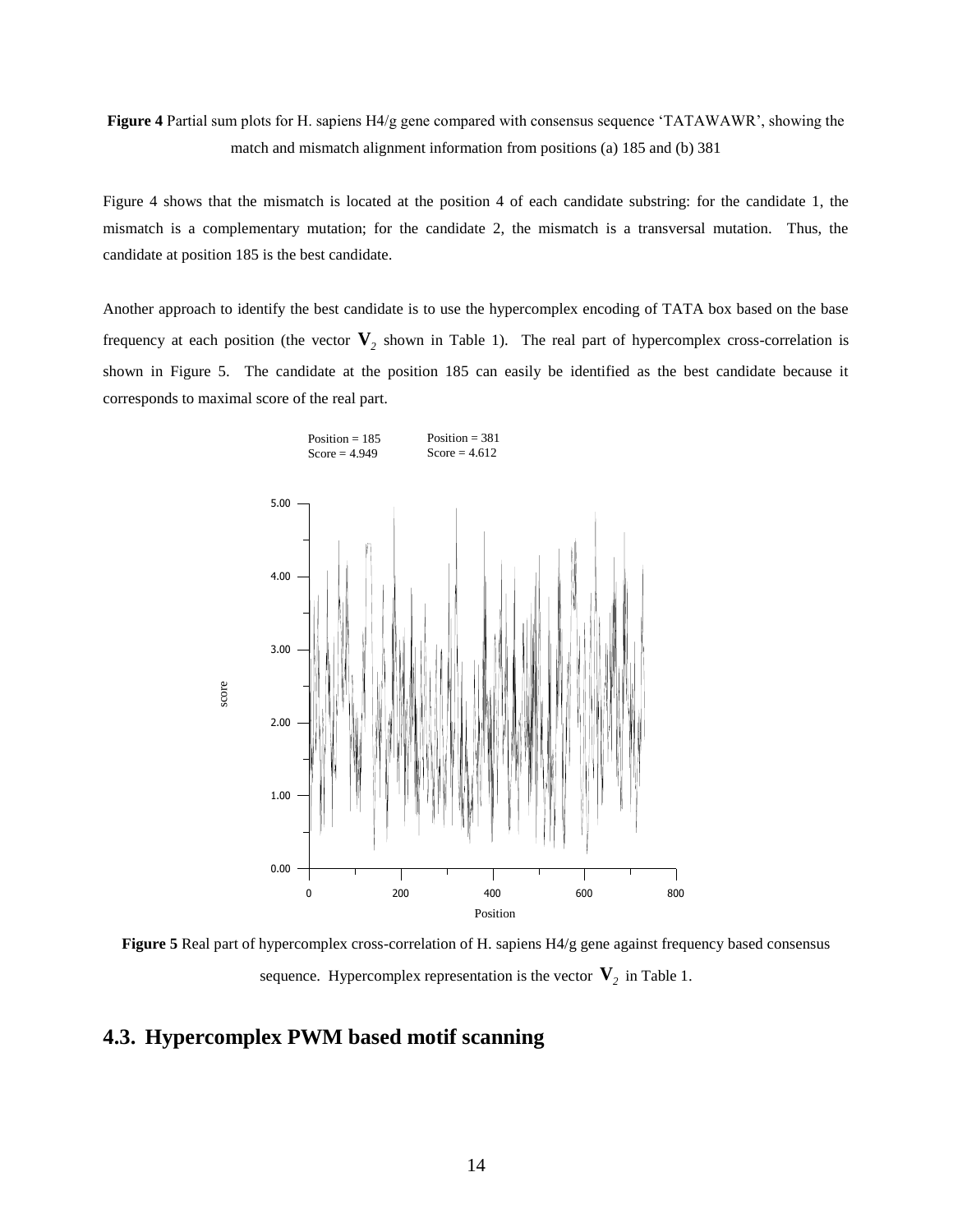Finally, the real part of hypercomplex correlation result of H. sapiens H4/g gene against the HPWV (the vector  $\mathbf{V}_3$ shown in Table 1) is shown in Figure 6. The real part of the hypercomplex correlation result equals to the profile match score. The substring can easily be identified at position 185 as the most probably TATA box.



**Figure 6** Real part of hypercomplex cross-correlation of H. sapiens H4/g gene against the hypercomplex position weight vector  $\mathbf{V}_3$  shown in Table 1

## **5. Conclusion**

The conventional way of handling motif scanning is to search good match substring alignments, such as, the realnumber-based fast Fourier transform approach [8] and the hypercomplex-number-based dynamic programming matrix approach [10]. However, these approaches, solely based on match alignment information, are susceptible to a high number of ambiguous or falsely predicted sites, especially if the motif sequences are not well conserved. In order to reduce the number of false positives, the mismatch component of the alignment is considered. With hypercomplex representation of DNA, match and mismatch alignment information between two compared DNA sequences are separated and stored in the real part and imaginary part of the cross-correlation result respectively. So the real part of cross-correlation is an exact measure of the similarity between the pair of DNA sequences at each alignment.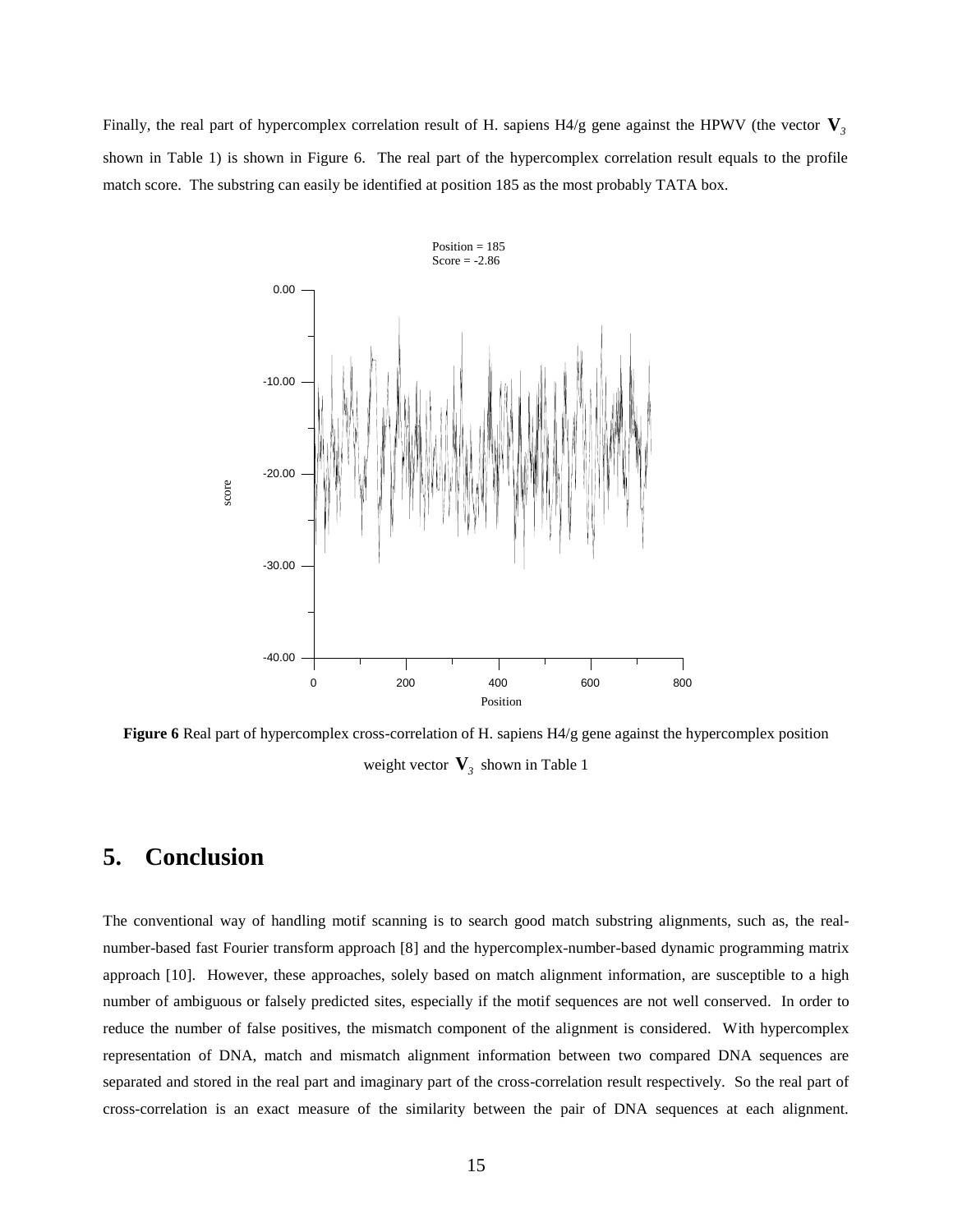Moreover, with the emphasis on probabilistic occurrence of each DNA base on specific position by hypercomplex representation of DNA, the cross-correlation method can be used to scan a query DNA sequence for potential transcription binding site, the real part of the hypercomplex cross-correlation gives a score that indicates the similarity degree of DNA substring and the consensus sequence. With reasonable score threshold, this approach is able to find the binding site candidates that are undetectable by conventional string match method. When combined with partial sum plot, the hypercomplex cross-correlation is capable of not only detecting the presence of potential binding sites, but also locating the position of the best candidate from the mismatch alignment information of the compared DNA sequence, making consensus sequence matching as accurate as the profiling matching. Furthermore, the hypercomplex cross-correlation is computationally efficient when implemented with the FFT, with computational complexity scaling as  $O(N \ln N)$ , making this method potentially useful for large computationally intensive tasks, such as database searching.

#### **REFERENCES**

- [1] Felsenstein, J., Sawyer, S. and Kochin, R. (1982) An efficient method for matching nucleic-acid sequences, *Nucleic Acids Research*, **10**(1), 133-139.
- [2] Cheever, E.A., Overton, G.C. and Searls, D.B. (1991) Fast Fourier transform-based correlation of DNAsequences using complex-plane encoding, *Computer Applications in the Biosciences*, **7**(2), 143-154.
- [3] Peng, C.K., Buldyrev, S.V., Goldberger, A.L., Havlin, S., Sciortino, F., Simons, M. and Stanley, H.E. (1992) Long-range correlations in nucleotide-sequences, *Nature*, **356**(6365), 168-170.
- [4] Anastassiou, D. (2000) Frequency-domain analysis of biomolecular sequences, *Bioinformatics*, **16**(12), 1073- 1081.
- [5] Cristea, P.D. (2002) [Conversion of nucleotides sequences into genomic signals,](http://apps.isiknowledge.com.ezlibproxy1.ntu.edu.sg/full_record.do?product=WOS&search_mode=GeneralSearch&qid=8&SID=S1ahCLnNI62MkGDGpJD&page=1&doc=5) *Journal of Cellular and Molecular Medicine*, **6**(2), 279-303.
- [6] Brodzik, A.K. and Peters, O. (2005) [Symbol-balanced quaternionic periodicity transform for latent pattern](http://apps.isiknowledge.com.ezlibproxy1.ntu.edu.sg/full_record.do?product=WOS&search_mode=GeneralSearch&qid=6&SID=S1ahCLnNI62MkGDGpJD&page=1&doc=1)  [detection in DNA sequences,](http://apps.isiknowledge.com.ezlibproxy1.ntu.edu.sg/full_record.do?product=WOS&search_mode=GeneralSearch&qid=6&SID=S1ahCLnNI62MkGDGpJD&page=1&doc=1) *Proceedings of the 30th IEEE International Conference on Acoustics, Speech, and Signal Processing*, **1-5**, 373-376.
- [7] Petoukhov, S.V. (2008) Matrix genetics, part 2: The degeneracy of the genetic code and the octave algebra with two quasi-real units (the genetic octave Yin-Yang-algebra), 1-23.
- [8] Rajasekaran, S., Jin, X. and Spouge, J.L. (2002) The efficient computation of position-specific match scores with the fast Fourier transform, *Journal of Computational Biology*, **9**(1), 23-33.
- [9] Cornish-Bowden, A. (1985) Nomenclature for incompletely specified bases in nucleic-acid sequences --- Recommendations 1984, *Nucleic Acids Research*, **13**(9), 3021-3030.
- [10] Shu, J.-J. and Ouw, L.S. (2004) [Pairwise alignment of the DNA sequence using hypercomplex number](http://www.ntu.edu.sg/home/mjjshu/BMB04.pdf)  [representation,](http://www.ntu.edu.sg/home/mjjshu/BMB04.pdf) *Bulletin of Mathematical Biology*, **66**(5), 1423-1438.